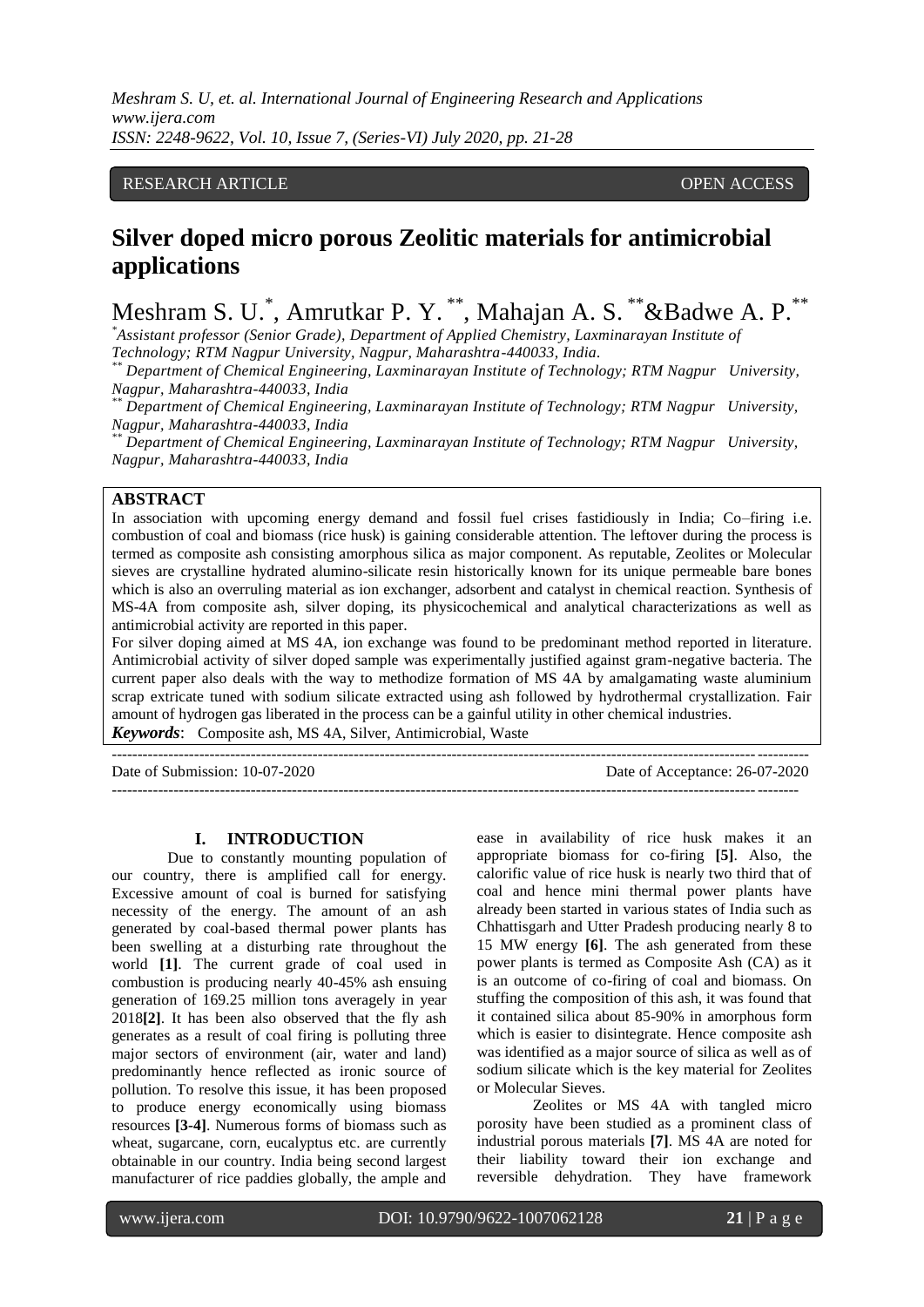structure that encloses interconnected cavities occupied by large number of metal cations (frequently Na) and water molecules **[8]**. MS 4A is a typical 3D hydrated aluminosilicate gel basically structured as 0.  $2Na<sub>2</sub>O.xSiO<sub>2</sub>$ :  $yAl<sub>2</sub>O<sub>3</sub>.zH<sub>2</sub>O$ ; where x/y ratio is ranging between 1.0 - 1.2 [**9]**. Non toxicity, high ion exchange capacity, functional molecular sieve & uniform porous structure are the prominent elite properties sustained by MS 4A because of which it has wide demand in detergent and accompanying industries **[10]**.

In addition to earlier work, our key objective is to prepare MS 4A with antibacterial characteristics via doping the silver particles on the structure of MS 4A. The transition metals are attractive because of their exclusive physicochemical properties **[11]**. Silver (Ag) also originates under transition element has several applications in various regions such as food industries, medicine, clothing, dentistry, catalysis, electronics, optics, mirrors and photography. As we all are aware, Ag with powerful antibacterial activity and a broad antibacterial spectrum has been widely used as antibacterial agents, and the antibacterial activities of silver ions and silver nanoparticles has been extensively researched**[12]**, when Ag entered the environment, probably because of the engagement with the DNA of bacteria, the reproduction of bacteria caused interfered, furthermore, the positively charged silver ions could interact with cell wall (mostly negatively charged) and led to the breakage of cell wall **[13]**. The largest advantage of silver antimicrobials is that silver can be easily incorporated in a carrier support material such as polymers, metal oxides, silica, clays, synthetic and natural MS 4A **[14-21]**. This is a more cost-effective alternative than the direct use of silver compounds such as silver nitrate solution and silver plate **[22, 23]**. Ag+ can be immobilized on MS 4A due to its micro-porous frameworks structure and excellent ions binding capacity **[24]**. For doping purpose, ion exchange method was approached. Besides the different pore size and shape, the hydrophilic/hydrophobic nature of MS 4As renders them as useful selective sorbents and hosts for guest molecules (organic or inorganic) that are stable in gas and liquid phase **[25]**. Silver-loaded MS 4A is so safe, heat-resistant, durable and good reason that a considerable amount of works has been devoted to this popular subject **[26]**. In the fully Ag+ exchanged MS 4A (Ag- MS 4A) the 12 Ag+ ions are present inside the MS 4A cages, as needed to balance the anionic charge of the MS 4A framework **[27]**.The existence of silver ions has been investigated by Xray diffraction experiments with variable doping concentration. This silver doped MS 4A was found to be effective and effectual in wide-ranging abolition of E. coli. This was comprehensively examined by

antimicrobial tests. These microorganisms were chosen because of the condition that they exist in numerous fields like water **[28, 29]**, food material **[30]** and medical environment which cause environmental threats.

Nevertheless, from last several decades numerous hydrothermal techniques were suggested and studied for the synthesis of MS 4As using flyash, kaolinite, diatomite and perlite as an inexpensive source. Usually the processes were carried out by varying some of the effective parameters including nucleating temperature and concentration of organic template, aging and crystallization time to dominate the nucleation phenomenon over crystal growth **[31]**. The current paper broadly highlights on enhancement of the repellence of the silver doped CA based MS 4A which also wires the necessity of improvement of the antimicrobial activity from the previous work. Not only the repellence but also the utilization of the solid waste i.e. aluminium scrap produced from industries for the manufacturing sodium aluminate being one of the major raw material required in the synthesis of MS 4A. The evolution of hydrogen supports the monetary purpose of the process is illuminated in further context.

## **II. MATERIALS AND METHODOLOGY**

The alkali source and silver nitrate salt were procured from MERCK India and Himedia Laboratories. Aqueous Sodium Silicate containing 16%  $SiO<sub>2</sub>$  was procured from NCSR Chemicals Pvt. Ltd, near Nagpur district while aluminium scrap was collected from Automobile sector MIDC, Hingna. De-ionized water used in the synthesis was prepared using laboratory grade double distillation unit. Doping of Silver ions on MS-4A matrix was carried out with the help of laboratory shaker from Murhopye scientific company. The flocculation unit (Make: SECOR India) was utilised for agitation. Drying was performed with the help of laboratory oven from SENTWIN Company. Vacuum pump (Make: SUPERFIT) was utilized for vacuum filtration. Hydrothermal crystallization was carried out in a Teflon lined pressure vessel with a capacity of 300 ml. Microporous filter paper (41) from Himedia laboratories have been used to separate solid product from mother liquor.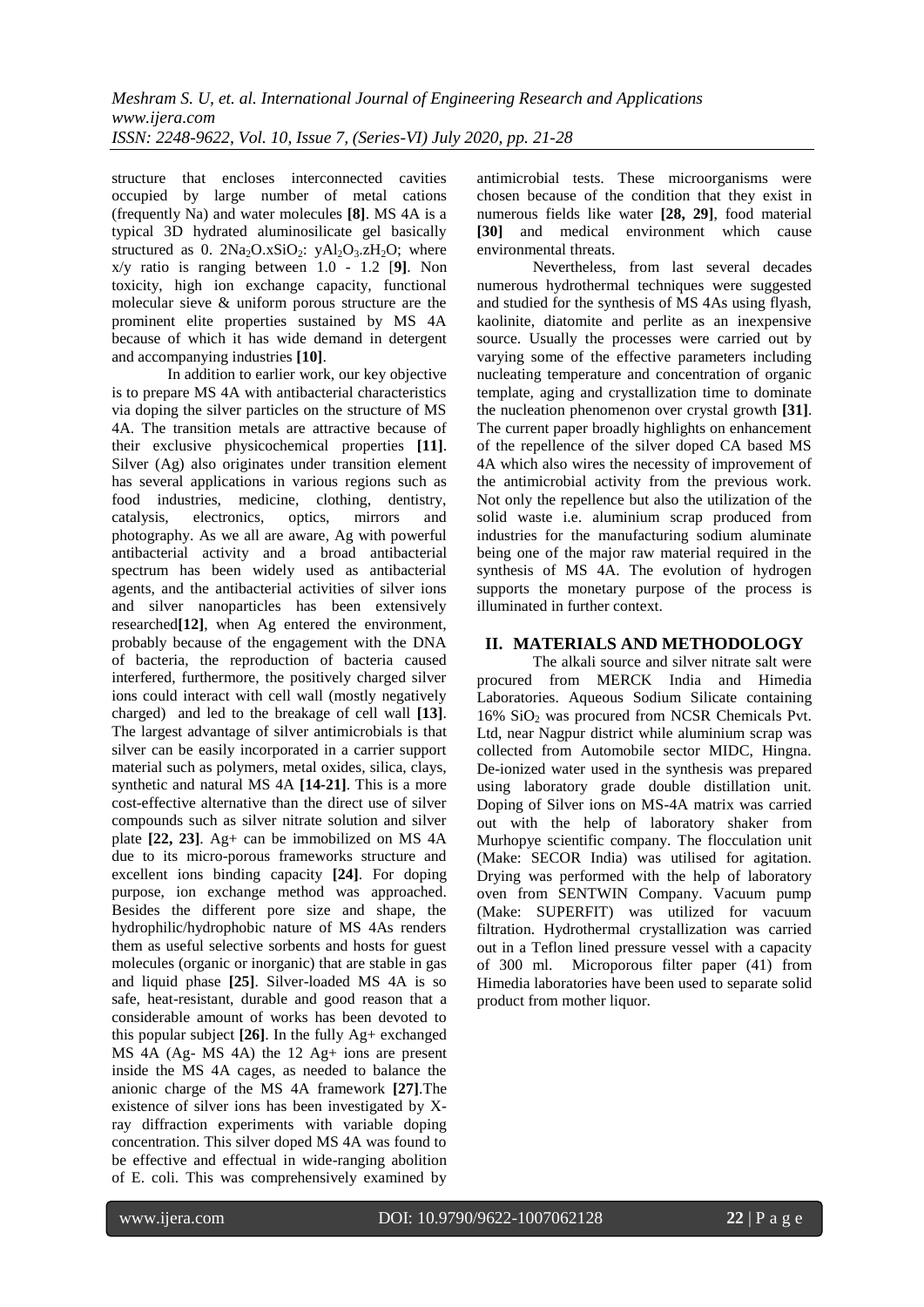# **III. EXPERIMENTAL**

#### **3.1 Synthesis of sodium aluminate and MS 4A**

Initially aqueous Sodium aluminate was prepared using aluminium scrap by alkali extraction method. Here 8g dried mass of metal scrap was mixed with 1.5N NaOH solution in 1:20-22 ratio (W/W) and reflux for 1.5hour using ghram condenser. The residue was separated using microporous filter paper to acquire sodium aluminate solution. To this pre-calculated volume of sodium silicate was added in to get gel composition desired to formulate MS 4A. The resultant gel was later agitated using flocculation unit for 4-6h followed by hydrothermal crystallisation using Teflon lined SS autoclave for 3-4h at 100°C. After this the crystalline product was filtered and washed thoroughly with de ionised water and dried using laboratory oven at 60°C for overnight **[32]**. Similar attempts were carried out with variable composition of sodium aluminate and hydrothermal crystallisation time. The as such prepared samples were further analysed for their ion exchange capacity as per method reported in literature **[33]** and the results are reported in **Table 1.**

| <b>Sample</b><br>Id    | Sodium<br>silicate | Sodium<br>aluminate | Aging | Hydrothermal<br>crystallization | <b>Temperature</b><br>(C) | CBC<br>(Meq/100 g) |
|------------------------|--------------------|---------------------|-------|---------------------------------|---------------------------|--------------------|
|                        | $\circ$            | $\circ$             | (h)   | (h)                             |                           |                    |
| <b>MS 4A -1</b>        | 52.5               | 181                 | 6     | $2 - 2.5$                       | 110-120                   | 405                |
| $MS 4A -2$             | 52.5               | 181                 | 6     | $3 - 3.5$                       | 110-120                   | 475                |
| $MS$ 4A $-3$           | 52.5               | 181                 | 6     | $4-4.5$                         | 110-120                   | 462                |
| $MS 4A -4$             | 52.5               | 186                 | 6     | $2 - 2.5$                       | 110-120                   | 420                |
| $MS 4A - 5$            | 52.5               | 186                 | 6     | $3 - 3.5$                       | 110-120                   | 508                |
| MS 4A -6               | 52.5               | 186                 | 6     | $4-4.5$                         | 110-120                   | 486                |
| MS 4A -7               | 52.5               | 191                 | 6     | $2 - 2.5$                       | 110-120                   | 469                |
| $MS 4A - 8$            | 52.5               | 191                 | 6     | $3 - 3.5$                       | 110-120                   | 504                |
| MS 4A -9               | 52.5               | 191                 | 6     | $4-4.5$                         | 110-120                   | 493                |
| Commercial<br>Standard |                    |                     | -     |                                 |                           | 520                |

From the results, it has been established that the sample (MS 4A-5) was standing with highest ion exchange capacity; henceforth the same was subjected towards further instrumental investigations such as X-Ray Diffraction and FTIR to study the crystalline framework, **Figure 1** and **Figure 2**  represent the infrared spectrogram and X-ray diffractogram of MS 4A-5 sample correspondingly. The sample was further selected for doping of silver ions.



**3.2 Preparation of Silver Exchanged MS 4A** 150 ml of  $0.01N$  of AgNO<sub>3</sub> solution was prepared and 2.5g of MS 4A powder was placed in a conical flask, stirred with the help of laboratory shaker for 30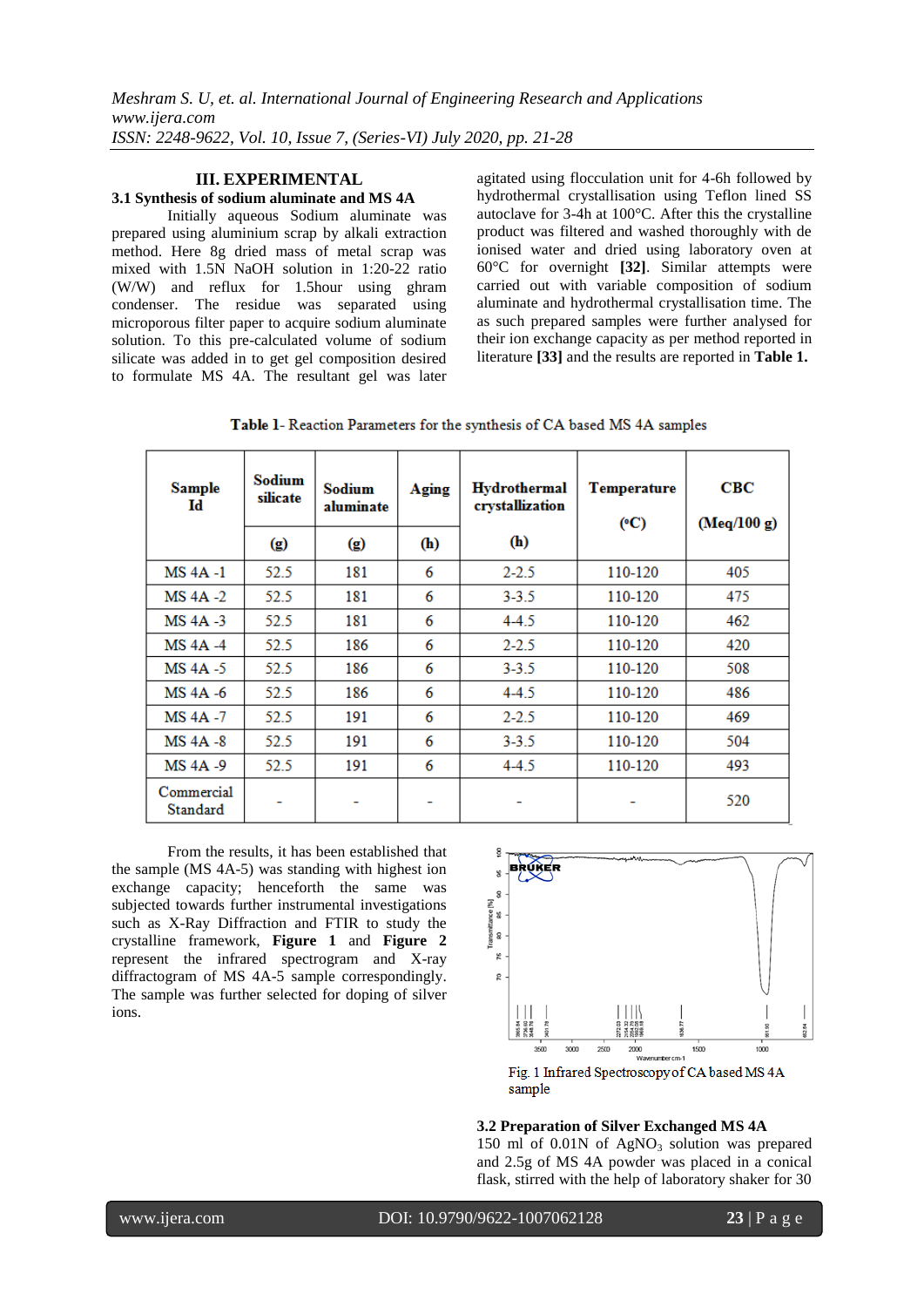minutes at room temperature. The pH during agitation was maintained about  $6 + 0.2$  to attain the maximum exchange of silver ions. Later with the help of microporous filter paper, the residual mass was separated by using vacuum pump and oven dried for 12h at 60 ºC. The same methodology was adopted to prepare silver exchanged CA based MS 4A samples by



Fig. 2 X-ray Diffractogram of CA based MS 4A sample

varying the concentration of  $AgNO<sub>3</sub>$  solution (0.1 to 0.001N) to optimised the doping of silver ions in order to study the anti-microbial activity.

#### **3.3 Evaluation of Antimicrobial Activity of Ag Exchanged CAMS 4A**

Agar Well Diffusion method was employed for the evaluation of antimicrobial activity of Ag-MS 4A sample reported elsewhere **[34]**. Ag-MS 4A ranging in concentration from 0.001 N to 0.1 N was subjected to the tests with gram- negative bacteria Ecoli. Experiments were carried out at Rajiv Gandhi Biotechnology Centre, Nagpur University. Results are expressed as the width of region of depletion created for the growth of bacteria. Control assays were also performed in absence of zeolites. Results are elaborated in **Table 2**.

|                      |              | Shaking | Depletion |  |
|----------------------|--------------|---------|-----------|--|
| Sample ID            | Normality of | Time    | Region    |  |
|                      | AgNO3        | (min)   | (cm)      |  |
| CA MS <sub>4</sub> A |              |         | 0.1       |  |
| Ag-CA MS             | 0.1          | 27      | 19        |  |
| 4A1                  |              |         |           |  |
| Ag-CA MS             | 0.01         | 27      | 1.8       |  |
| 4A2                  |              |         |           |  |
| Ag-CA MS             | 0.001        | 27      | 0.8       |  |
| 4A <sub>3</sub>      |              |         |           |  |

**Table 2:** Reaction Strictures for Ag-Ca Ms 4a

# **IV. CHARACTERIZATIONS**

Fourier Transform Infrared Spectroscopy was performed to study the bare bone structure of MS 4A sample before and after doping of silver. The schematic investigation of this framework structure falls under the range of wave number  $400-4000 \text{cm}^{-1}$ . The infrared spectra of CA based MS 4A and Silver doped MS 4A were recorded on Bruker apparatus. The comparative Infrared spectroscopic analysis of CA based MS 4A with Silver doped MS 4A sample has been reported in **Figure 3**. The Crystallinity of pre and post MS 4A samples along with identification of silver ions was monitored using X-Ray Diffraction method and the diffractograms are depicted in **Figure 4.** The X-ray diffraction patterns of both the samples were recorded at 2θ values between 5° and 60° obtained using an X-ray diffractometer (Philips PAN Expert- pro) with Cu-K alpha radiation at 40Kv and 30 mA. The change in structural morphology due to doping of silver ion on MS 4A samples was obtained by Scanning Electron Microscopy (SUPRA 40)and the micrographs of both the samples are recorded as depicted in **Figure 5.**



Fig. 3 Infrared spectrograms of CA based MS 4A and silver doped MS 4A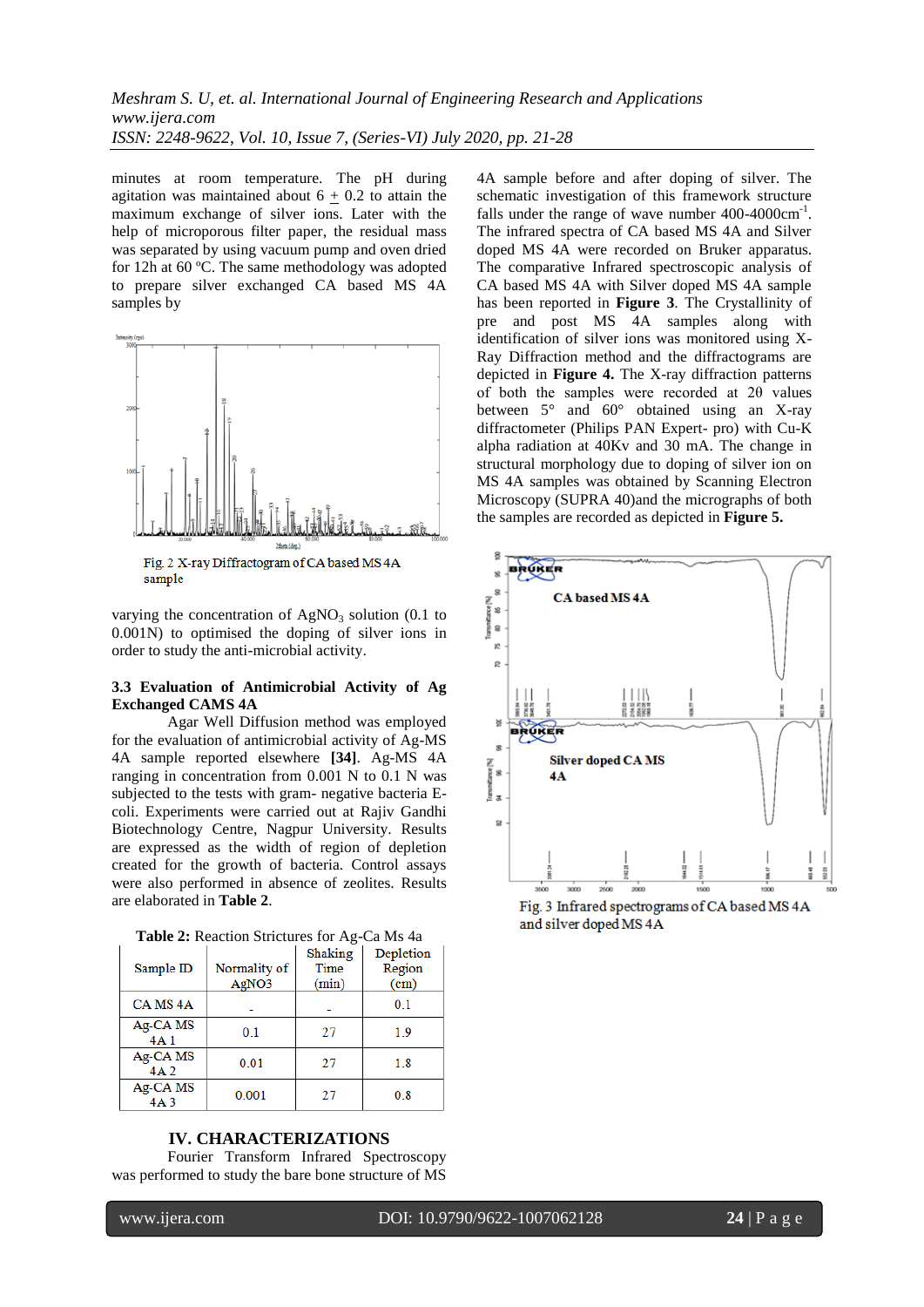

Fig. 4 Comparative study of X-ray diffractograms of CA based MS 4A and silver doped MS 4A



Fig. 5 Comparative scanning electron micrographs of CA based MS 4A (a) and silver doped CA MS 4A (b)

## **V. RESULTS AND DISCUSSION 5.1 Shortlisting of best sample**

It can be outlined from Table 1 that the CBC value of CAMS 4A-5 sample is about 508 mEq/100g; which is quite competent with commercial standard showing up to 530 mEq/100g. Further the crystallinity of same has been calculated on the basis of d-spacing values corresponding to their relative intensities of strong peaks. The sample was further evaluated with the XRD and percent crystallinity was found to be fairy matching with commercial standard. The structural built up of the sample was also carried out using FTIR spectroscopy. The IR Spectrum is witnessing typical Si-O-Si, Si-O & Al-O asymmetric stretching in the region of 1000-980cm<sup>-1</sup>. Also, the weak bands at  $460-480$  cm<sup>-1</sup> region is assigned to a Si-O or Al-O bending mode  $(T-O_4)$ . Similarly, the prominent peak obtained at  $650-500$  cm<sup>-1</sup> is indicating the presence of double rings, D4R in MS 4A structure. The broad band observed at 3400-3500 cm<sup>-1</sup> is characteristic of hydrogen (OH) bonded to oxygen ions and the peak at  $1630-1640 \text{cm}^{-1}$  predicts the characteristic of the bending mode in the water molecule as well hence shortlisted for silver doping using ion- exchange method.

# **5.2 Instrumental investigations of pre and post silver treated CAMS 4A-5 sample**

#### **5.2.1 Fourier Transform Infrared Spectroscopy**

From the FTIR spectrogram, the peak at 552.03  $\text{cm}^{-1}$  can be observed to be extended; which is indicating the presence of silver ions. Meanwhile the transmittance of prominent peak obtained between  $650-500$  cm<sup>-1</sup> is observed to be reduced verifying that Structural framework changes up to certain degree of extent.

## **5.2.2 X-Ray Diffraction**

The evidence of silver ions loaded in the voids of on MS 4A structure was recorded during careful examinations of X-ray diffractograms of pre and silver exchange MS 4A sample. The presence of peaks in diffractogram of silver exchanged MS 4A sample, at corresponding 2θ values of 37.960°, 44.1°, 65.220° and 75.740° are attributed to the existence of silver ions in trace amount (Ref. 01-087-0717 of JCPDS).Intensities of small peaks are observed to be reduced probably due to doping of silver ions at surface along with interior of crystal structure of MS 4A.

#### **5.2.3 Scanning Electron Microscopy**

The Scanning Electron Micrographs of bare as well as silver doped CA based MS 4A samples depict well developed cubic structure. However, the expected changes in the micrograph of silver doped sample were not observed significantly. The plausible explanation for the same could be the mild concentration of silver ions (0.01 N) applied for doping upon MS 4A surface to retain its economic viability. Minor changes in cubical morphology of both the samples may be attributed to the amorphous phase region of MS 4A.

#### **5.3 Investigation of Antimicrobial Activity of Ag-MS 4A**

Comparative investigation of pre silver exchanged CA MS 4A 5 sample has been conducted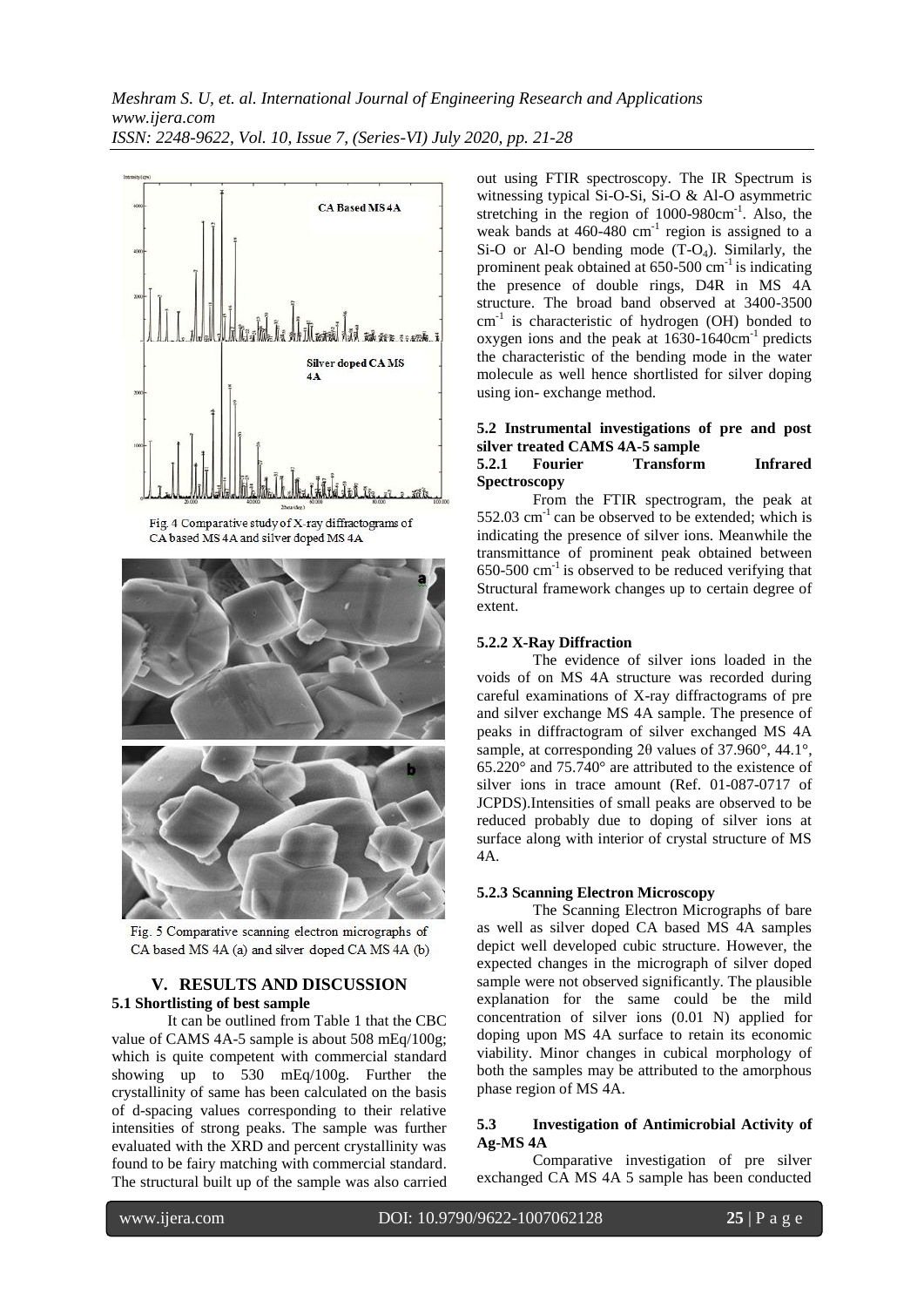# *Meshram S. U, et. al. International Journal of Engineering Research and Applications www.ijera.com ISSN: 2248-9622, Vol. 10, Issue 7, (Series-VI) July 2020, pp. 21-28*

and the results are presented in **Figure 6.**Form the picture itis evident that there is no substantial microbial inhibitory activity towards E-coli. However, the Ag doped CA based MS 4A sample exhibiting remarkable antimicrobial properties. It is deduced from the results that the antimicrobial activity is enhanced with the increase in doping concentration of  $AgNO_3$  salt from 0.001 to 0.1N. Infact, it is also noted that the antimicrobial activity

observed with 0.1 N and 0.01N was quite comparable i.e. 1.9 cm and 1.8 cm respectively. The optimised sample (0.01 N) exhibiting the repellence up to 1.8 cm which is considerably higher by 50% the value previously reported in literature **[35].** Hence CA based MS 4A doped with the concentration of 0.01 N  $AgNO<sub>3</sub>$  solution is identified as best sample showing maximum region of depletion.



Fig. 6 Antimicrobial Activity assays in absence of silver ions (a), with 0.1 N (b) with  $0.01$  N (c) and with  $0.001$  N (d) AgNO<sub>3</sub> solutions respectively

# **VI. CONCLUSIONS**

Easy, non-tedious and eco-friendly steps have been followed during overall process. Whereas the hydrogen gas liberated during the intermediate step for the synthesis of MS 4A is the additional utility for the process. Further, on the basis of analytical characterizations of MS 4A sample produced using composite ash has proven promising to great extent compared with commercial standard. The most promising sample was shortlisted and selected for silver ion doping to inculcate antimicrobial activity. The optimum concentration of silver ions has been deduced on the basis of

repellence activity against E-coli. The antimicrobial properties explored due to doping of silver ion on MS 4A framework indicate the potential of our sample as an antimicrobial agent in food industries as well as water and wastewater treatment.

#### **ACKNOWLEDGEMENTS**

Author greatly acknowledges the support extended by RTM, Nagpur University under University Research Project Scheme to carry out the R&D work at department of applied chemistry. Author also would like to convey our sincere thanks to Dr. R. B. Mankar, Director, Laxminarayan

www.ijera.com DOI: 10.9790/9622-1007062128 **26** | P a g e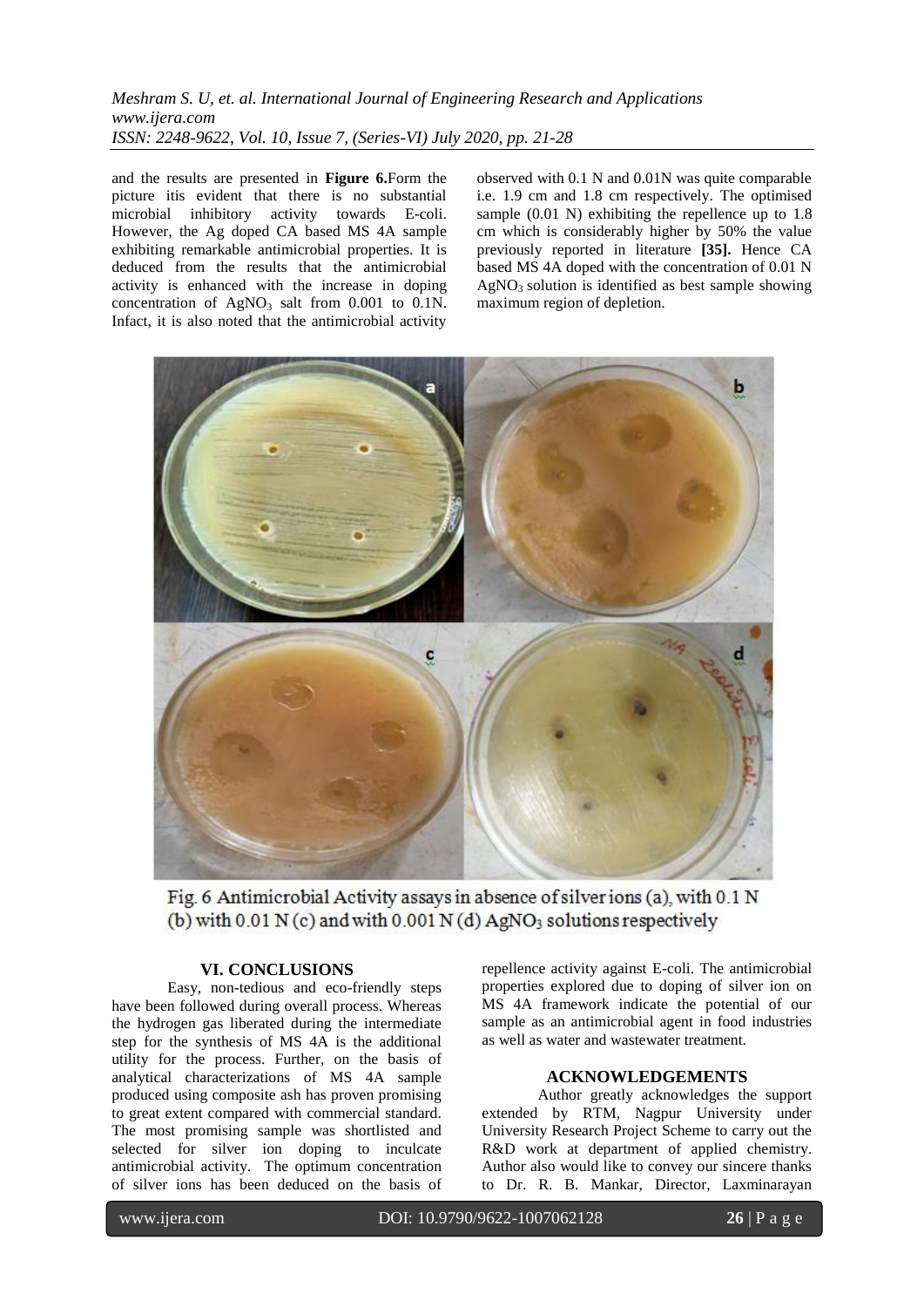*Meshram S. U, et. al. International Journal of Engineering Research and Applications www.ijera.com ISSN: 2248-9622, Vol. 10, Issue 7, (Series-VI) July 2020, pp. 21-28*

Institute of Technology; RTM Nagpur University, Nagpur for granting permission to conduct the research work at institute. The author is also grateful to Director, Rajiv Gandhi Biotechnology Centre for performing the antimicrobial analysis.

#### **Author Conflict of Interest Statement**

We declare that the manuscript is original, has not been published before and is not currently being considered for publication elsewhere. Further, we wished to confirm that there are no conflicts of interests associated with this publication. The manuscripts have been read and approved by all the authors.

#### **REFERENCES**

- [1]. J. Yu, X. Li, D. Fleming, Z. Meng, D. Wang, and A. Tahmasebi, "Analysis on Characteristics of Fly Ash from Coal Fired Power Stations", *Energy Procedia17*, 2012, 3–9.
- [2]. V. K. Yadav, and Fulekar M. H., The current scenario of thermal power plants and fly ash: production and utilization with a focus in India, *Int. J. Adv. Eng. Res. Dev.*2018, **5**, 769.
- [3]. M. Gil, V. and Rubiera, F., Coal and biomass co-firing: fundamentals and future trends", New Trends in Coal Conversion, 2019, 5, 117-140.
- [4]. S. Gaqa , S. Mamphweli, D. Katwire, and E. Meyer, "The Properties and Suitability of Various Biomass/Coal Blends for Co-Gasification Purposes", *Journal of Sustainable Bioenergy Systems04*(03), 2014, 175–182.
- [5]. S.U. Meshram, Mohan, A. and Dronkar, P. S., Rice husk-based Co-Firing Plants in India: A Green Perspective towards Energy and advanced materials 4.
- [6]. S. Meshram, S. Mane, and C. Shah, "Quick Non Template Production of Molecular Sieve 4a Using Composite Ash: An Ecofriendly Perspective towards Energy and Advanced Materials", *Materials Today: Proceedings4*(11), 2017, 12180–12190.
- [7]. D. Georgiev, B. Bogdanov, K. Angelova, I. Markovska, and Y. Hristov, "Synthetic Zeolites - Structure , Clasification , Current Trends in", *Economics and Society development on the Base of Knowledge*(June), 2009, 1–5.
- [8]. C. P. Kurzendorfer, Kuhm, P. andSteber, J., Zeolites in the environment. In: Schwuger J (ed) *Detergents in the environment. Marcel Dekker*, New York, 1997, 127.
- [9]. S. U. Meshram, "Design of flyash based Molecular sieves for their Environmental Applications", 11, 2002.
- [10]. C. Zhang, and S. Li, "Utilization of iron ore tailing for the synthesis of zeolite A by hydrothermal method", *Journal of Material Cycles and Waste Management20*(3), 2018, 1605–1614.
- [11]. H. Huwe, and Fröba, M., Synthesis and characterization of transition metal and metal oxide nanoparticles inside mesoporous carbon CMK-3, *Carbon*, 2007, 45, 304–314.
- [12]. H. Shi, F. Liu, and L. Xue, "Fabrication and characterization of antibacterial PVDF hollow fibre membrane by doping Ag-loaded zeolites", *Journal of Membrane Science437*, 2013, 205–215.
- [13]. T. Yuranova , A.G. Rincon, A. Bozzi, et al., "Antibacterial textiles prepared by RF-plasma and vacuum-UV mediated deposition of silver", *Journal of Photochemistry and Photobiology A: Chemistry161*(1), 2003, 27– 34.
- [14]. F. Liu, C.H. Du, B.K. Zhu, and Y.Y. Xu, "Surface immobilization of polymer brushes onto porous poly(vinylidene fluoride) membrane by electron beam to improve the hydrophilicity and fouling resistance", *Polymer48*(10), 2007, 2910–2918.
- [15]. Z.Y. Xi, Y.Y. Xu, L.P. Zhu, Y. Wang, and B.K. Zhu, "A facile method of surface modification for hydrophobic polymer membranes based on the adhesive behavior of poly(DOPA) and poly(dopamine)", *Journal of Membrane Science327*(1–2), 2009, 244–253.
- [16]. F.Liu , M. mi Tao, and L. xin Xue, "PVDF membranes with inter-connected pores prepared via a Nat-ips process", *Desalination298*, 2012, 99–105.
- [17]. R.A. Damodar , S.J. You, and H.H. Chou, "Study the self cleaning, antibacterial and photocatalytic properties of TiO2 entrapped PVDF membranes", *Journal of Hazardous Materials172*(2–3), 2009, 1321–1328.
- [18]. S. Boributh, A. Chanachai, and R. Jiraratananon, "Modification of PVDF membrane by chitosan solution for reducing protein fouling", *Journal of Membrane Science342*(1–2), 2009, 97–104.
- [19]. J.R. Du, S. Peldszus, P.M. Huck, and X. Feng, "Modification of poly(vinylidene fluoride) ultrafiltration membranes with poly(vinyl alcohol) for fouling control in drinking water treatment", *Water Research43*(18), 2009, 4559–4568.
- [20]. C Yao., X. Li, K.G. Neoh, Z. Shi, and E.T. Kang, "Antibacterial activities of surface